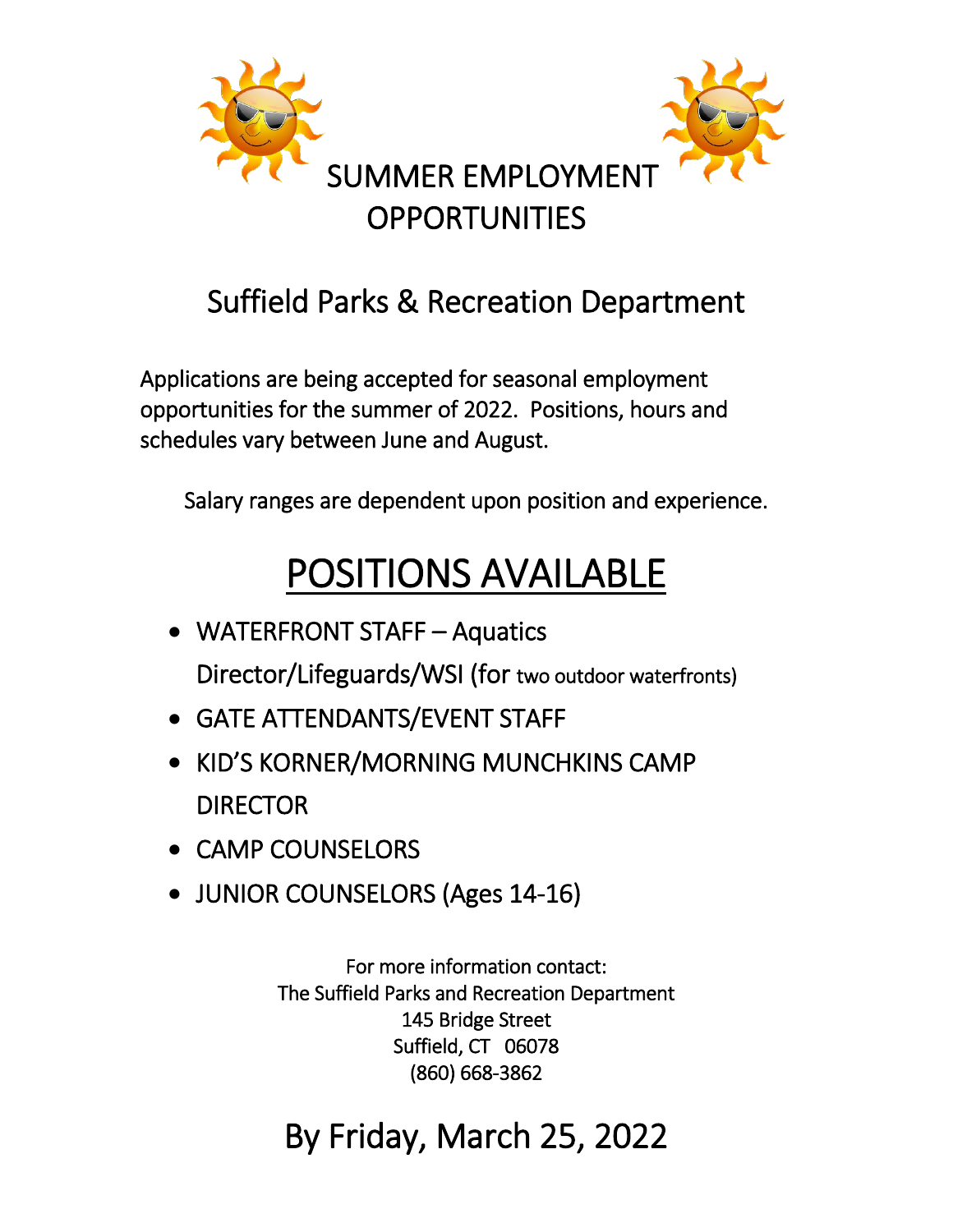### Dear Prospective Candidate:

We are pleased that you are interested in the Suffield Parks & Recreation Department and Summer job opportunities for the Summer of 2022.

Candidates must complete and meet the following criteria listed below:

- 1. Complete employment application.
- 2. Have transportation to and from the program during program hours.
- 3. Commit to staff training, 2 days in June. (TBT the week before camp)

4. Commit to entire 6 weeks camp program for Camp Counselors, 7 weeks for Camp Directors.

5. Commit to 7-8 weeks for Lifeguards. (May be pre & post session hours available.)

6. Commit to 8-9 weeks including weekends for Babb's Gate Attendants.

7. Successfully complete certifications required for position. All positions require First Aid & CPR. Lifeguards require additional training: LGT & Waterfront Module. WSI is encouraged.

8. Participate in a formal interview.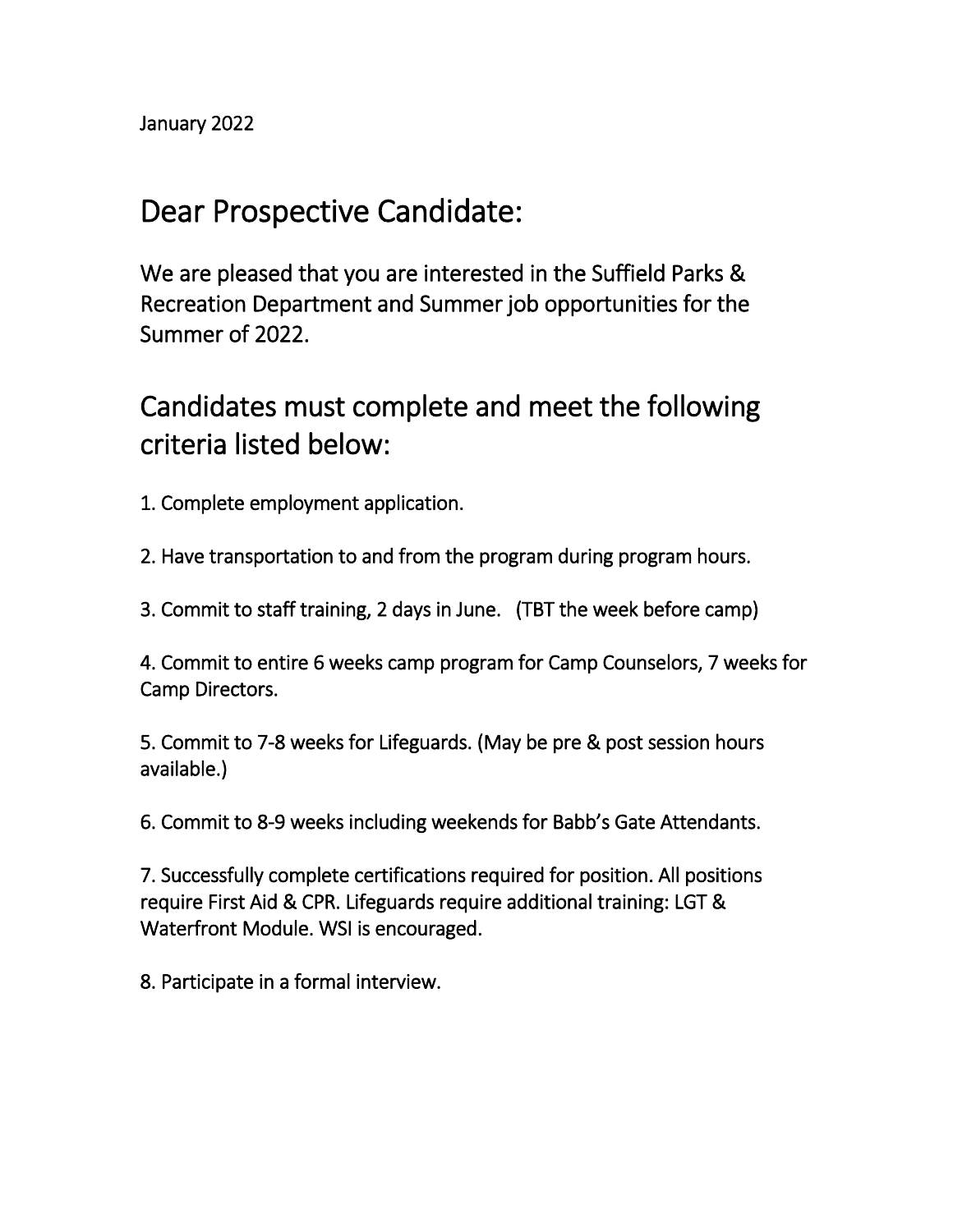## **Summer Job Descriptions**

## Waterfront Director

#### General Statement of Duties:

Under the direct supervision of the Recreation and Sports Programmer and general supervision of the Parks and Recreation Director. Responsible for the planning, organization, direction, and implementation of swim lesson program at two waterfronts. Responsible for the scheduling and supervision of lifeguard staff. Provides Recreation Supervisor with input in evaluation or assessment of performance of lifeguard staff.

#### Duties and Responsibilities:

- Directs daily activities at both waterfronts.
- Plan, implement, and evaluate swim lessons related to age abilities, and Red Cross requirements Supervise, schedule, and conduct skill tests for lifeguards.
- Develop and maintain positive relations with staff, parents and participants.
- Conduct staff meetings on a regular basis.
- Maintain inventory of supplies and equipment within budget.
- Provides first aid and water rescue.
- Maintain a safe, orderly waterfront; report any damage; pre and post season cleanup.
- Be responsible for the health, safety, and well being of participants.
- Interpret and carry out program policies and practices in accordance with the Parks and Recreation Department.
- Complete correspondence to participants (program information, certificates) and file with Office and Red Cross.

#### Required Knowledge, Skills, and Abilities:

Must have current lifeguard, WSI certifications, Waterfront Certification, First Aid and CPR certifications. Organizational and leadership skills. Ability to supervise staff; enforce regulations firmly, tactfully, and impartially. Ability to establish and maintain effective working relationships with other employees and the public. Ability to anticipate and recognize dangerous and potentially dangerous situations at the waterfronts. Ability to implement emergency rescue plan. Ability to work with children and public. Swim instruction, teaching, and guarding experience.

#### Physical and Mental Demands:

The physical demands described here are representative of those that must be met by an employee to successfully perform the essential functions of this job. Reasonable accommodations may be made to enable individuals with disabilities to perform the essential functions. While performing the duties of this job, the employee is frequently required to sit and talk and listen. The employee is required to walk; use hands to finger, handle, or operate objects, tools or controls; and reach with hands and arms. The employee must occasionally lift and carry up to 20 pounds. Specific vision abilities required for this job include close vision and the ability to adjust focus. The employee must be able to read and interpret moderately complex documents and to write standard reports. This position requires the ability to apply common sense and understanding in dealing with problems involving several concrete variables in standardized situations.

#### Work Environment:

The work environment characteristics described here are representative of those an employee encounters while performing the essential functions of this job. Reasonable accommodations may be made to enable individuals with disabilities to perform the essential functions. The work is usually conducted in outdoor working conditions. The employee occasionally is exposed to wet and/or humid conditions. The noise level in the field is moderately loud.

#### General Guidelines:

The duties listed above are intended only as illustrations of the various types of work that may be performed. The omission of specific statements of duties does not exclude them from the position if the work is similar, related or a logical assignment to the position.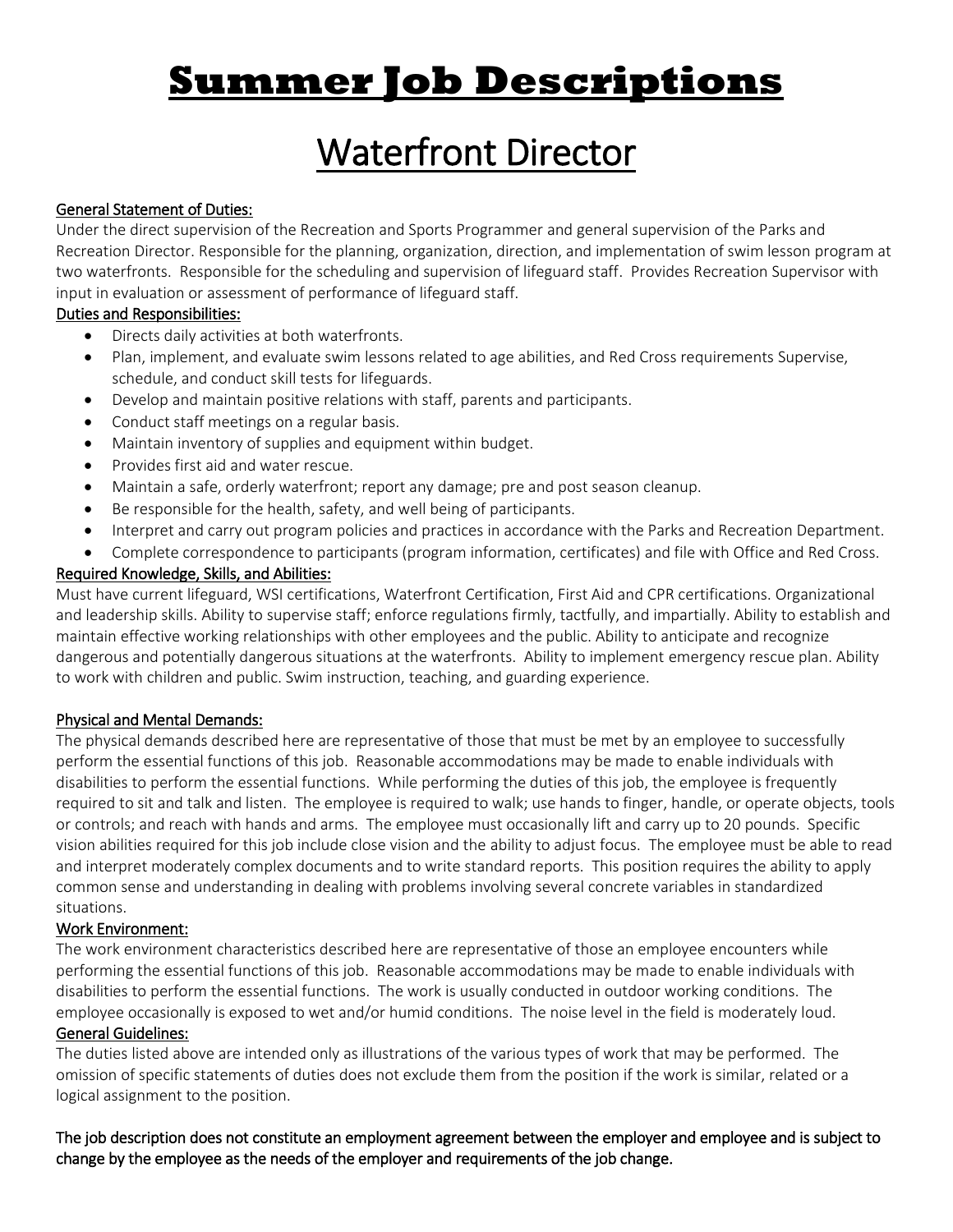## LIFEGUARD

#### General Statement of Duties:

Under the direct supervision of the Waterfront Director and general supervision of Recreation and Sports Programmer and Parks and/or Recreation Director. Responsible for guarding swimmers and maintaining a safe swim environment. Assists with swim stroke review/lessons.

#### Duties and Responsibilities:

- Responsible for safety of public while swimming, and on beach property.
- Provides first aid and water rescue.
- Practice water rescue and safety drills with proper rescue equipment.
- Maintain positive interaction and communication between guards, counselors, director, office staff and public.
- Conducts swim stroke review/ lessons.
- Guards at both waterfront locations.
- Performs regular and daily maintenance tasks but not limited to the following: Check depth of water at raft (should be 9 feet min.) and check depth at Babb's roped designated area, fill in holes, adjust swim lines, pick up trash, raking beach areas, cleaning/sweeping the guard hut, and all other related tasks. Maintain an overall clean and safe area. Assist with pre and post season cleanup.
- Enforces that staff only is allowed in the Guard Hut, on the Guard Chair or using equipment.

#### Required Knowledge, Skills, and Abilities:

 Must have current Lifeguard certification (WSI optional), Waterfront Certification, First Aid and CPR certifications. Organizational skills, teaching and guarding experience. Ability to work with children.

#### Physical and Mental Demands:

The physical demands described here are representative of those that must be met by an employee to successfully perform the essential functions of this job. Reasonable accommodations may be made to enable individuals with disabilities to perform the essential functions. While performing the duties of this job, the employee is frequently required to sit and talk and listen. The employee is required to walk; use hands to finger, handle, or operate objects, tools or controls; and reach with hands and arms. The employee must occasionally lift and carry up to 20 pounds. Specific vision abilities required for this job include close vision and the ability to adjust focus. The employee must be able to read and interpret moderately complex documents and to write standard reports. This position requires the ability to apply common sense and understanding in dealing with problems involving several concrete variables in standardized situations.

#### Work Environment:

The work environment characteristics described here are representative of those an employee encounters while performing the essential functions of this job. Reasonable accommodations may be made to enable individuals with disabilities to perform the essential functions. The work is usually conducted in outdoor working conditions. The employee occasionally is exposed to wet and/or humid conditions. The noise level in the field is moderately loud.

#### General Guidelines:

The duties listed above are intended only as illustrations of the various types of work that may be performed. The omission of specific statements of duties does not exclude them from the position if the work is similar, related or a logical assignment to the position.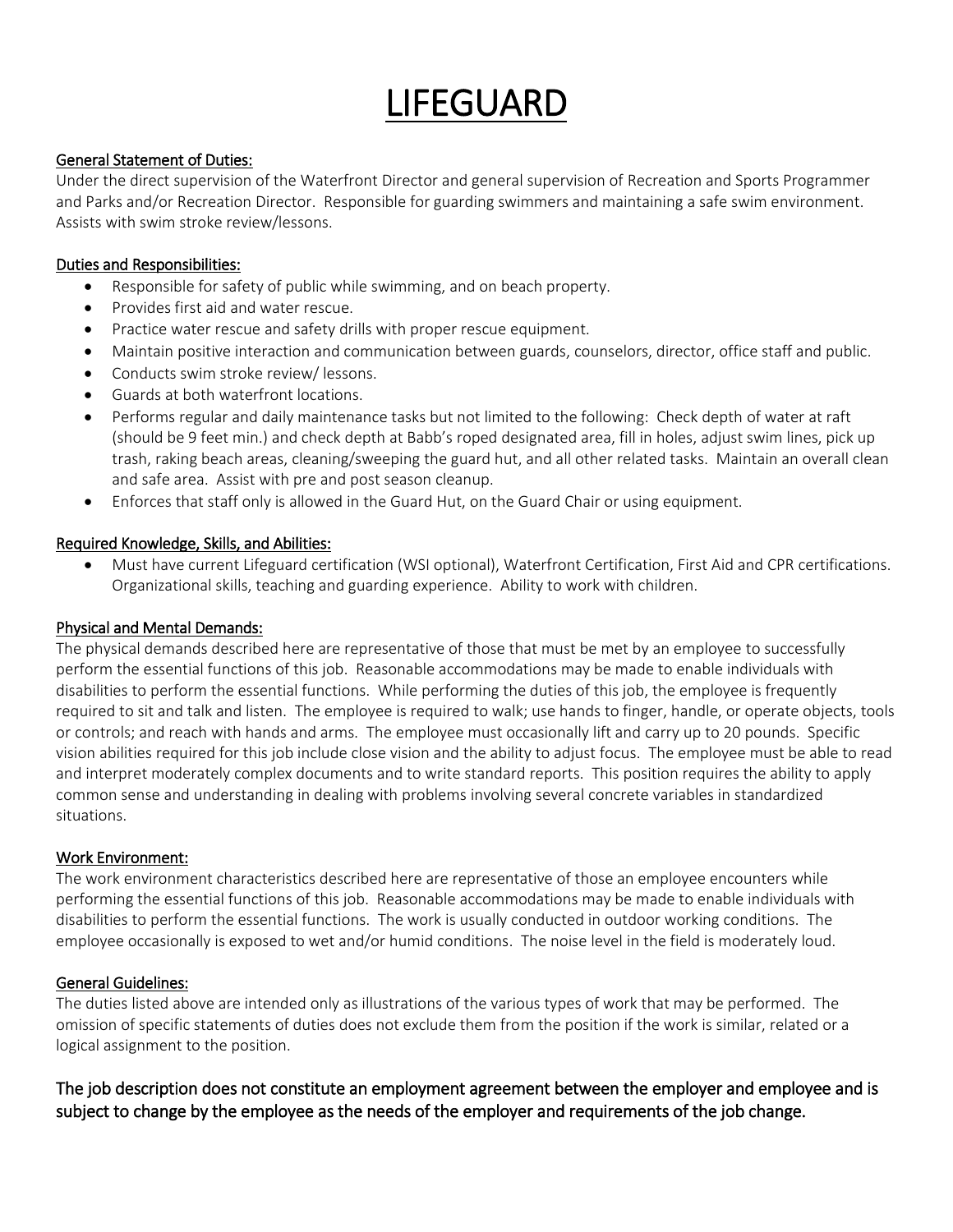## SUNRISE DAY CAMP, CAMP COUNSELOR

#### General Statement of Duties:

Under the direct supervision of the Camp Director and general supervision of Recreation and Sports Programmer and/or Parks and Recreation Director. Responsible for planning and conducting organized recreational activities for campers.

#### Duties and Responsibilities:

- Responsible for a specific group of children and supervise all activities within the group.
- Maintain positive interaction and communication between junior counselors, counselors, lifeguards, and director.
- Guide campers in participating successfully in all aspects of the program.
- Prepare activities and participate in program planning, special events, and staff meetings.
- Provide minor first aid to campers: fill out accident reports. Checks identification of parents at camper pickup.
- Follow Parks and Recreation Department policies and procedures.

#### Required knowledge, skill, and abilities:

Experience and ability working with children and peers. Be organized and professional. Required to have current American Red Cross or American Heart Association Cardiopulmonary Resuscitation Certification and current First Aid Certification. Knowledge of organized games and free play activities, and simple arts and crafts.

#### Physical and Mental Demands:

The physical demands described here are representative of those that must be met by an employee to successfully perform the essential functions of this job. Reasonable accommodations may be made to enable individuals with disabilities to perform the essential functions. While performing the duties of this job, the employee is frequently required to sit and talk and listen. The employee is required to walk; use hands to finger, handle, or operate objects, tools or controls; and reach with hands and arms. The employee must occasionally lift and carry up to 20 pounds. Specific vision abilities required for this job include close vision and the ability to adjust focus. The employee must be able to read and interpret moderately complex documents and to write standard reports. This position requires the ability to apply common sense and understanding in dealing with problems involving several concrete variables in standardized situations.

#### Work Environment:

The work environment characteristics described here are representative of those an employee encounters while performing the essential functions of this job. Reasonable accommodations may be made to enable individuals with disabilities to perform the essential functions. The work is usually conducted in outdoor working conditions. The employee occasionally is exposed to wet and/or humid conditions. The noise level in the field is moderately loud.

#### General Guidelines:

The duties listed above are intended only as illustrations of the various types of work that may be performed. The omission of specific statements of duties does not exclude them from the position if the work is similar, related or a logical assignment to the position.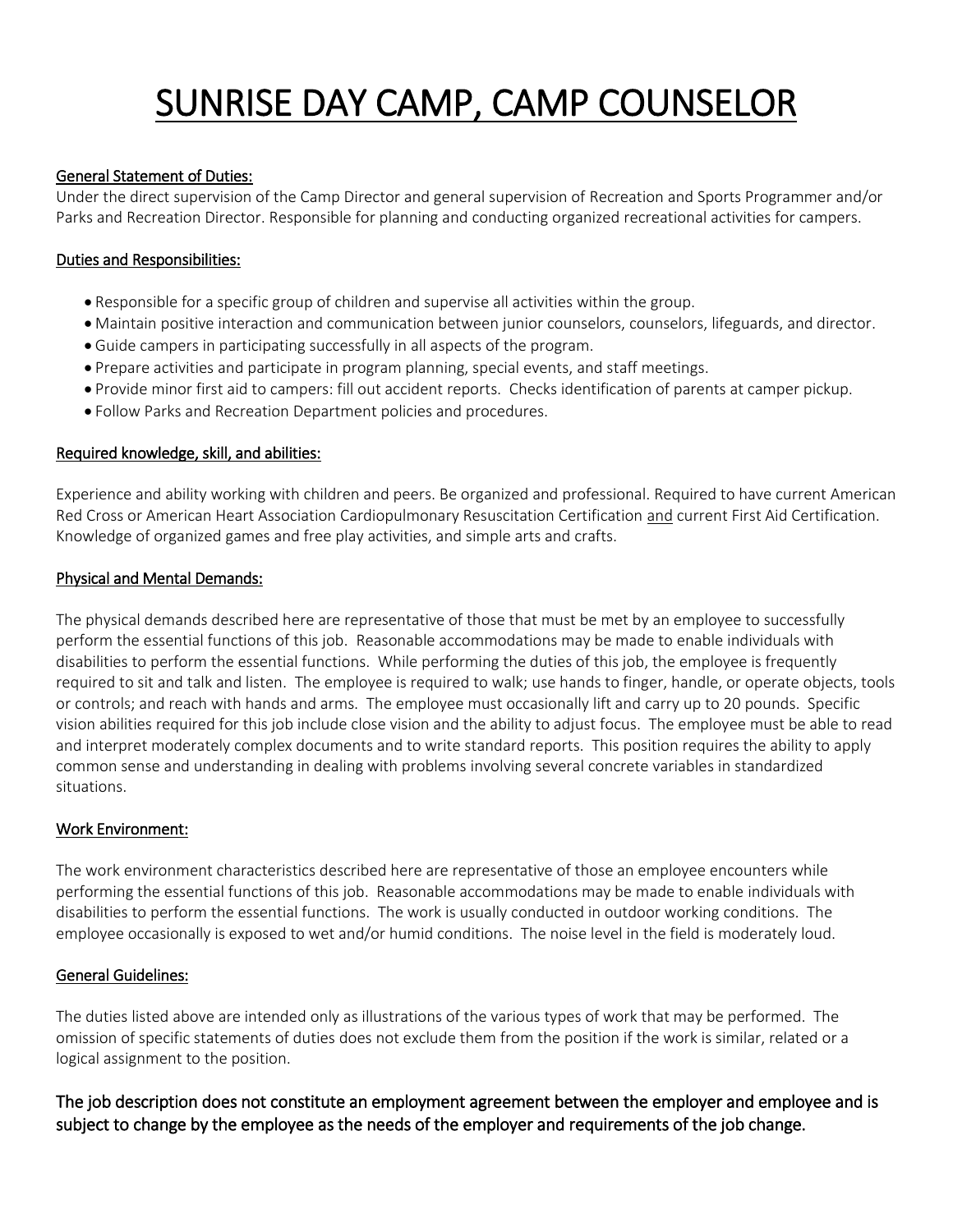### KID'S KORNER/MORNING MUNCHKINS CAMP DIRECTOR

#### General Statement of Duties:

Under the direct supervision of the Director of Special Programs and the general supervision of the Parks and Recreation Director. Responsible for the planning, organization, direction, and implementation of programs of recreation at program site. Recognizes safety hazards. Maintain records and accident reports. Instructs related skills as necessary. Responsible for supervising camp staff. Accountable for the supervision of all campers. Provides Recreation Supervisor with input in evaluation or assessment of performance of camp staff.

#### Duties and Responsibilities:

- Directs daily activities at camp.
- Plan, implement and evaluate specific activities related to age, interest and ability.
- Develop and maintain positive relations with staff, parents, and participants.
- Conduct staff meetings on a regular basis.
- Maintain inventory of supplies and equipment, within budget.
- Renders first aid in cases of minor injuries.
- Checks identification of parents at camper pickup.
- Maintain a safe, orderly program area; report any damage.
- Be responsible for the health, safety and well being of the participants.
- Interpret and carry out program policies and practices in accordance with the Parks and Recreation Department.
- Participate in program activities and be aware of staff functioning.
- Prepare lesson plans, program reports, camp correspondence and evaluations.
- Maintain and provide good public relations.
- Reports regularly to the Special Programs Coordinator.

#### Required knowledge, skill, and activities:

Ability to recognize recreation needs of specific age group and abilities. Knowledge of simple arts and crafts, music, and dramatic activities. Ability to resolve minor disciplinary problems amongst staff and campers. Ability to work with children. Able to create a program schedule to include knowledge of organized games and free play activities. Ability to supervise the work of subordinate personnel, ability to enforce regulations firmly, tactfully, and impartially. Ability to establish and maintain effective working relationships with other employees and the public. Ability to recognize potential emergencies and to take necessary or preventative action. Required to have current American Red Cross or American Heart Association Cardiopulmonary Resuscitation Certification and First Aid Certification. Experience in education, recreation, or a related field preferred.

#### Physical and Mental Demands:

The physical demands described here are representative of those that must be met by an employee to successfully perform the essential functions of this job. Reasonable accommodations may be made to enable individuals with disabilities to perform the essential functions. While performing the duties of this job, the employee is frequently required to sit and talk and listen. The employee is required to walk; use hands to finger, handle, or operate objects, tools or controls; and reach with hands and arms. The employee must occasionally lift and carry up to 20 pounds. Specific vision abilities required for this job include close vision and the ability to adjust focus. The employee must be able to read and interpret moderately complex documents and to write standard reports. This position requires the ability to apply common sense and understanding in dealing with problems involving several concrete variables in standardized situations.

#### Work Environment:

The work environment characteristics described here are representative of those an employee encounters while performing the essential functions of this job. Reasonable accommodations may be made to enable individuals with disabilities to perform the essential functions. The work is usually conducted in outdoor working conditions. The employee occasionally is exposed to wet and/or humid conditions. The noise level in the field is moderately loud.

#### General Guidelines:

The duties listed above are intended only as illustrations of the various types of work that may be performed. The omission of specific statements of duties does not exclude them from the position if the work is similar, related or a logical assignment to the position.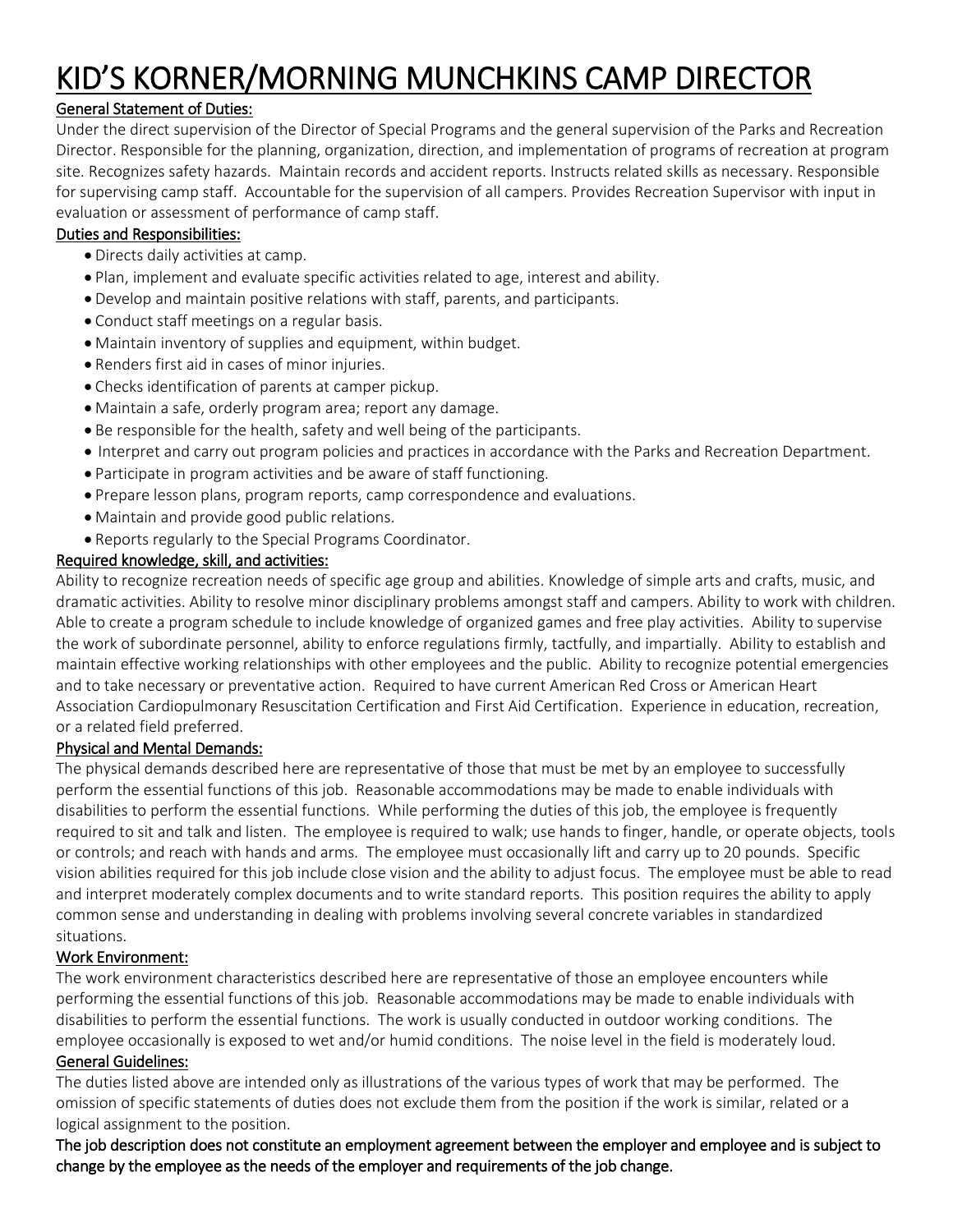### KID'S KORNER/MORNING MUNCHKINS CAMP COUNSELOR

#### General Statement of Duties:

Under the direct supervision of the Camp Director and general supervision of Director of Special Programs and/or Parks and Recreation Director. Responsible for planning and conducting organized recreational activities for campers.

#### Duties and Responsibilities:

- Responsible for a specific group of children and supervise all activities within the group.
- Maintain positive interaction and communication between junior counselors, counselors, and director.
- Guide campers in participating successfully in all aspects of the program.
- Prepare activities and participate in program planning, special events, and staff meetings.
- Provide minor first aid to campers, fill out accident reports.
- Checks identification of parents at camper pickup.
- Follow Parks and Recreation Department policies and procedures.

#### Required knowledge, skill, and abilities:

Experience and ability working with children and peers. Be organized and professional. Required to have current American Red Cross or American Heart Association Cardiopulmonary Resuscitation Certification and First Aid Certification. Knowledge of organized games and free play activities, and simple arts and crafts.

#### Additional Duties and Responsibilities - Morning Munchkins Counselor

- Responsible for planning additional activities specifically for three-year-old campers.
- Responsible for implementing any necessary modifications to the director's plans or activities, to create a more appropriate activity for the three-year-old campers.

#### Physical and Mental Demands:

The physical demands described here are representative of those that must be met by an employee to successfully perform the essential functions of this job. Reasonable accommodations may be made to enable individuals with disabilities to perform the essential functions. While performing the duties of this job, the employee is frequently required to sit and talk and listen. The employee is required to walk; use hands to finger, handle, or operate objects, tools or controls; and reach with hands and arms. The employee must occasionally lift and carry up to 20 pounds. Specific vision abilities required for this job include close vision and the ability to adjust focus. The employee must be able to read and interpret moderately complex documents and to write standard reports. This position requires the ability to apply common sense and understanding in dealing with problems involving several concrete variables in standardized situations.

#### Work Environment:

The work environment characteristics described here are representative of those an employee encounters while performing the essential functions of this job. Reasonable accommodations may be made to enable individuals with disabilities to perform the essential functions. The work is usually conducted in outdoor working conditions. The employee occasionally is exposed to wet and/or humid conditions. The noise level in the field is moderately loud.

#### General Guidelines:

The duties listed above are intended only as illustrations of the various types of work that may be performed. The omission of specific statements of duties does not exclude them from the position if the work is similar, related or a logical assignment to the position.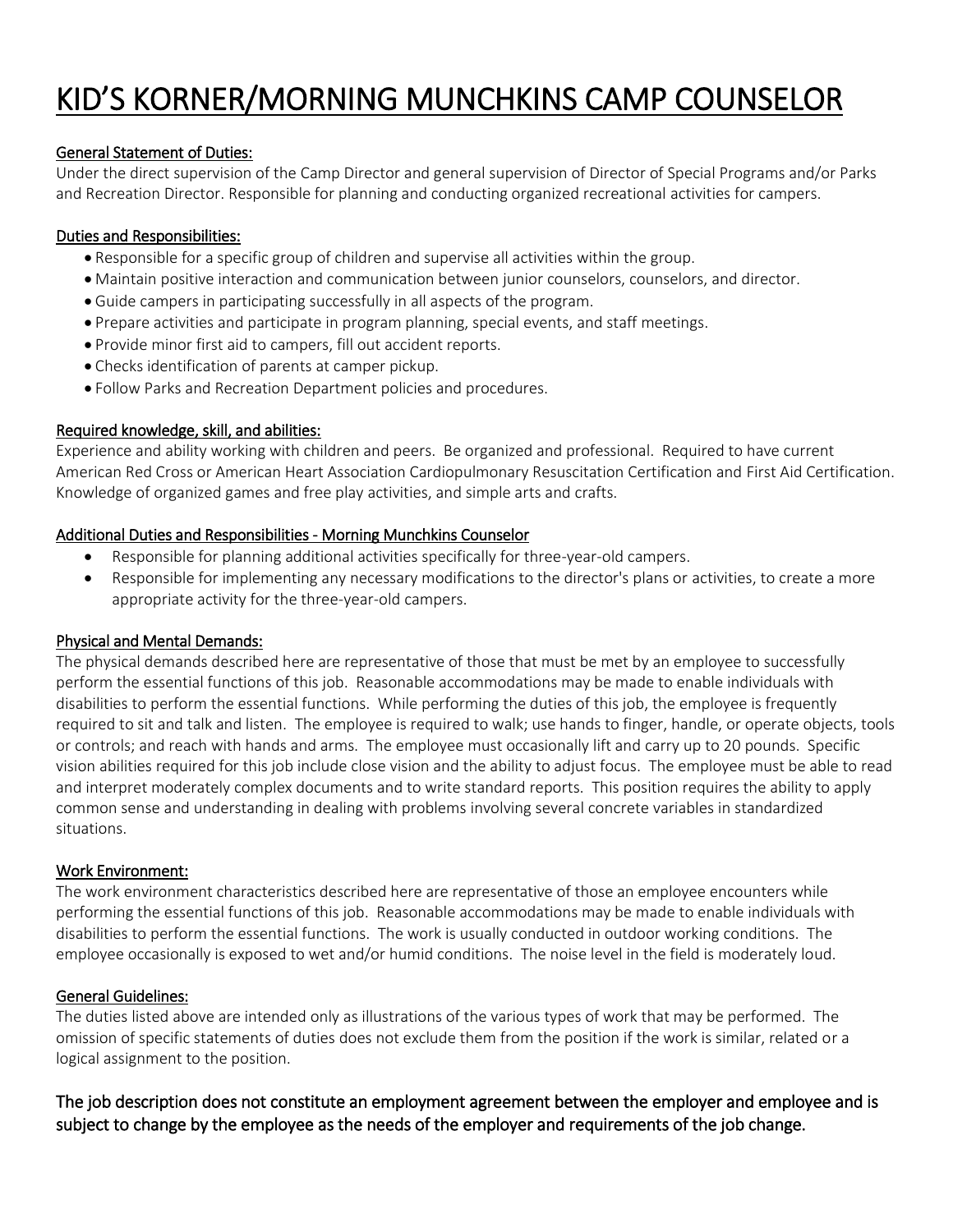# **GATE ATTENDANT & SPECIAL EVENT STAFF**

#### General Summary:

The Gate Attendant and Special Event Staff is the first point of contact for patrons entering park or event. This position greets all patrons in a positive and professional manner. Collects data and information about park patrons. Sets up and breaks down all equipment required for special events. Enforces park rules, maintains order, safety and parking lot cleanliness. Explains and interprets operational and programmatic rules and regulations, refers enforcement matters to proper authorities and or supervisor. Serves the residents of Suffield in customer-oriented manner that helps promote a positive, professional image for the Town government.

#### Supervision Received:

Reports to the Director of Parks and Recreation and/or Recreation and Sports Programmer.

#### **Supervision Given:**

None.

#### Examples of Essential Functions:

- 1. Greet all patrons entering and exiting park in a positive and professional manner.
- 2. Provide information to customers about facility and events.
- 3. Maintain proper vehicle and customer counts in compliance with parking lot and beach maximums.
- 4. Keep accurate count of the patrons who utilize the facility.
- 5. Close gate when facility reaches maximum counts.
- 6. Maintain cleanliness of parking lot by picking up trash during down times.
- 7. Report any disturbances to Police Department and Supervisor.
- 8. Responsible for making periodic checks throughout park.
- 9. Responsible for proper use of equipment and facilities.
- 10. Assists in setup, cleanup and break down with all job related duties.
- 11. Make posters, signs and announcements for the general public to communicate rules and events as needed.
- 12. Set up and breakdown of special event equipment.
- 13. Prepare special event site.
- 14. Clean site and return equipment as needed.
- 15. Maintain positive working relationships with school officials, community groups, and the public regarding program offerings and coordination of services; promptly and cordially respond to citizen inquiries, feedback, and complaints about services and facilities.
- 16. Attend seminars and conferences to remain current on developments in relevant fields.

#### Other Job Functions:

Perform other related work as assigned.

#### Minimum Qualifications Education & Experience:

- 1. Must be at least 16 years of age.
- 2. Some previous employment experience; or equivalent combination of relevant training and experience.
- 3. Suitable experience may be substituted for education attainment if deemed appropriate by the First Selectman.

#### Knowledge, Skill, and Ability:

- 1. Excellent interpersonal and Customer Service Skills.
- 2. Ability to write legibly and communicate clearly.
- 3. Ability to solve problems and work independently.
- 4. Ability to listen and follow instructions.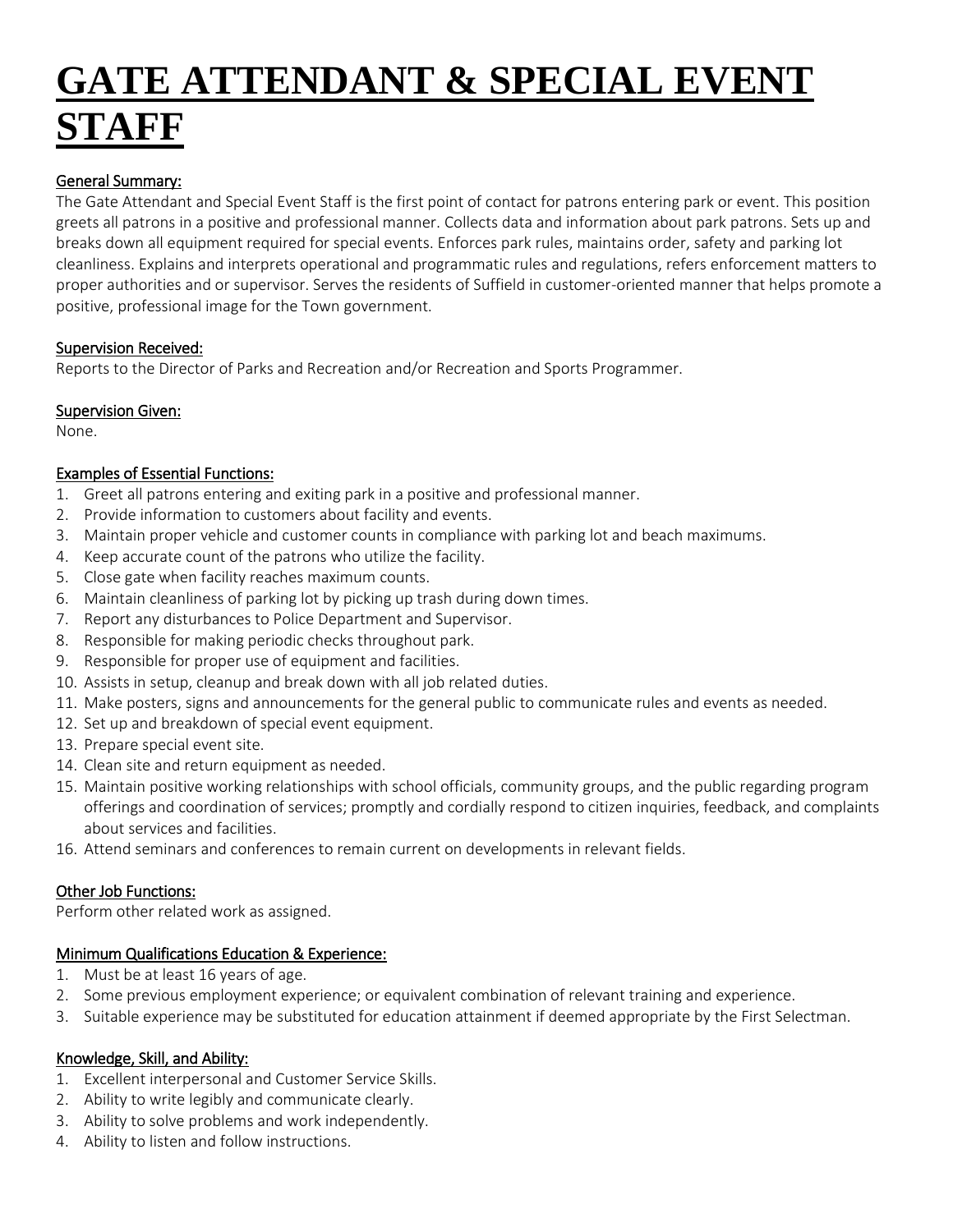- 5. Ability to establish and maintain effective working relationships with the general public, co-workers, elected and appointed officials, and members of diverse cultural and linguistic backgrounds regardless of race, religion, age, sex, disability, political affiliation or sexual orientation.
- 6. Ability to work around trees, foliage and be able to withstand dust.
- 7. Ability to attend to task/function for more than 60 minutes at a time.
- 8. Ability to perform the essential functions of the job with or without reasonable accommodation.

#### Special Requirements:

1. Valid, active Motor Vehicle Operator's license preferred.

#### Physical Demands:

The physical demands here are representative of those that must be met by an employee to successfully perform the essential functions of the job. Reasonable accommodations may be made to enable individuals with disabilities to perform the essential functions.

While performing the essential functions of this job, the employee is frequently required to stand, walk, use hands and fingers, handle or operate objects, controls or standard office equipment, reach with hands and arms, climb or balance, stoop, kneel, crouch, or crawl and taste or smell.

The employee must occasionally lift and/or move up to 45 pounds. Specific vision abilities required by this job include close vision, distance vision, color vision, peripheral vision, depth perception, and the ability to adjust focus.

#### Work Environment:

This job operates in a professional work environment and related fieldwork. While performing the duties of this job, the employee may occasionally work in outside weather conditions. The employee may occasionally work near moving mechanical parts; in precarious places; may occasionally be exposed to wet and/or humid conditions, extreme cold, extreme heat, fumes or airborne particles, toxic or caustic chemicals, risk of electrical shock, and vibration. The noise level in the work environment is usually quiet in the office and moderately noisy too noisy in the field. Including:

#### Position Type/Expected Hours of Work:

#### This position is at will.

This is a ten (10) hours to thirty (30) hours per week, part-time, non-benefits position.

Must be flexible to include evenings and weekends. The hours may be subject to change. This position occasionally requires long hours beyond those scheduled hours, including monthly evening commission meetings, evening work, and weekend work as job duties demand.

#### Travel:

Travel is primarily local during the business day, although some out of the area travel and overnight may be expected for conferences and seminars.

#### Other Duties:

Please note this job description is not designed to cover or contain a comprehensive listing of functions, activities, duties or responsibilities that are required of the employee for this job. Functions, duties, responsibilities and activities may change at any time with or without notice.

#### EEOC Statement:

It is the policy of the Town of Suffield to provide equal employment opportunity to all persons regardless of age, color, national origin, citizenship status, physical or mental disability, race, religion, creed, gender, sex, sexual orientation, gender identity and/or expression, genetic information, marital status, status with regard to public assistance, veteran status, or any other characteristic protected by federal, state or local law. In addition, the Town of Suffield will provide reasonable accommodations that do not present an undue hardship for qualified individuals with disabilities.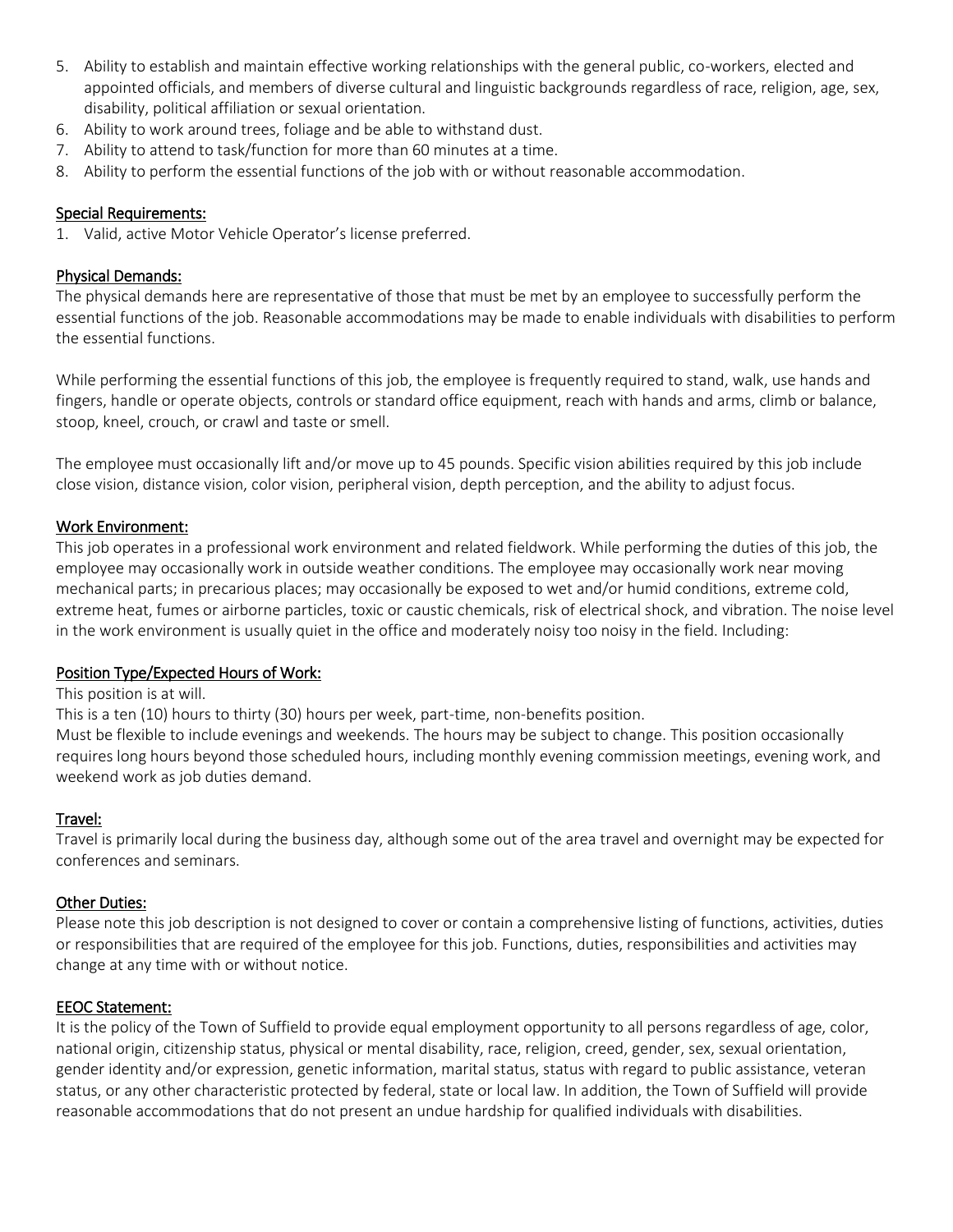

### Town of Suffield Application for Employment 83 Mountain Road, Suffield, CT 06078

The Town of Suffield will consider applicants for all positions without regard to race, color, religion, creed, gender, national origin, age, disability, marital or veteran status, sexual orientation, gender identity or expression, or any other legally protected status.

(PLEASE PRINT LEGIBLY) The application must be completed to be considered. Please complete each section even if you have a resume

| Date and the contract of the contract of the contract of the contract of the contract of the contract of the contract of the contract of the contract of the contract of the contract of the contract of the contract of the c |               | Position you are applying for                                           |              |                  |
|--------------------------------------------------------------------------------------------------------------------------------------------------------------------------------------------------------------------------------|---------------|-------------------------------------------------------------------------|--------------|------------------|
|                                                                                                                                                                                                                                |               | Referral Source: Advertisement Friend Relative Walk In Job Agency Other |              |                  |
| Name<br><b>FIRST</b>                                                                                                                                                                                                           | <b>MIDDLE</b> | <b>LAST</b>                                                             |              | (PREVIOUS NAMES) |
| <b>NUMBER</b>                                                                                                                                                                                                                  | <b>STREET</b> | <b>CITY</b>                                                             | <b>STATE</b> | <b>ZIP CODE</b>  |
| Telephone Cell Cell                                                                                                                                                                                                            |               | <b>Email address</b>                                                    |              |                  |
| DL# State State                                                                                                                                                                                                                |               |                                                                         |              |                  |
|                                                                                                                                                                                                                                |               |                                                                         |              |                  |
| If under 18 years old, can you provide proof of eligibility to work?<br>Yes<br>No                                                                                                                                              |               |                                                                         |              |                  |

| If aliger to years old, carrived provide proof or eligibility to work!                                    | 11101 1155                                                        |  |  |  |
|-----------------------------------------------------------------------------------------------------------|-------------------------------------------------------------------|--|--|--|
| Have you filed an application with the Town of Suffield before?                                           | $\vert$ Yes Date:<br>$\overline{\mathsf{N}}$ o                    |  |  |  |
| Have you ever been employed by the Town of Suffield before?                                               | Yes Date:<br>$\vert$ No $\vert$                                   |  |  |  |
| Are you related to anyone currently employed by the Town of Suffield?                                     | $\overline{\phantom{a}}$ No $\overline{\phantom{a}}$<br>Yes Date: |  |  |  |
| Are you currently employed?                                                                               | $\overline{\textsf{No}}$<br><b>Yes</b>                            |  |  |  |
| May we contact your present employer?                                                                     | <b>Yes</b><br><b>INol</b>                                         |  |  |  |
| Are you prevented from lawfully being employed in this country due to Visa or Immigration Status? Nollyes |                                                                   |  |  |  |

(Proof of citizenship or immigration status will be required of all new employees upon employment)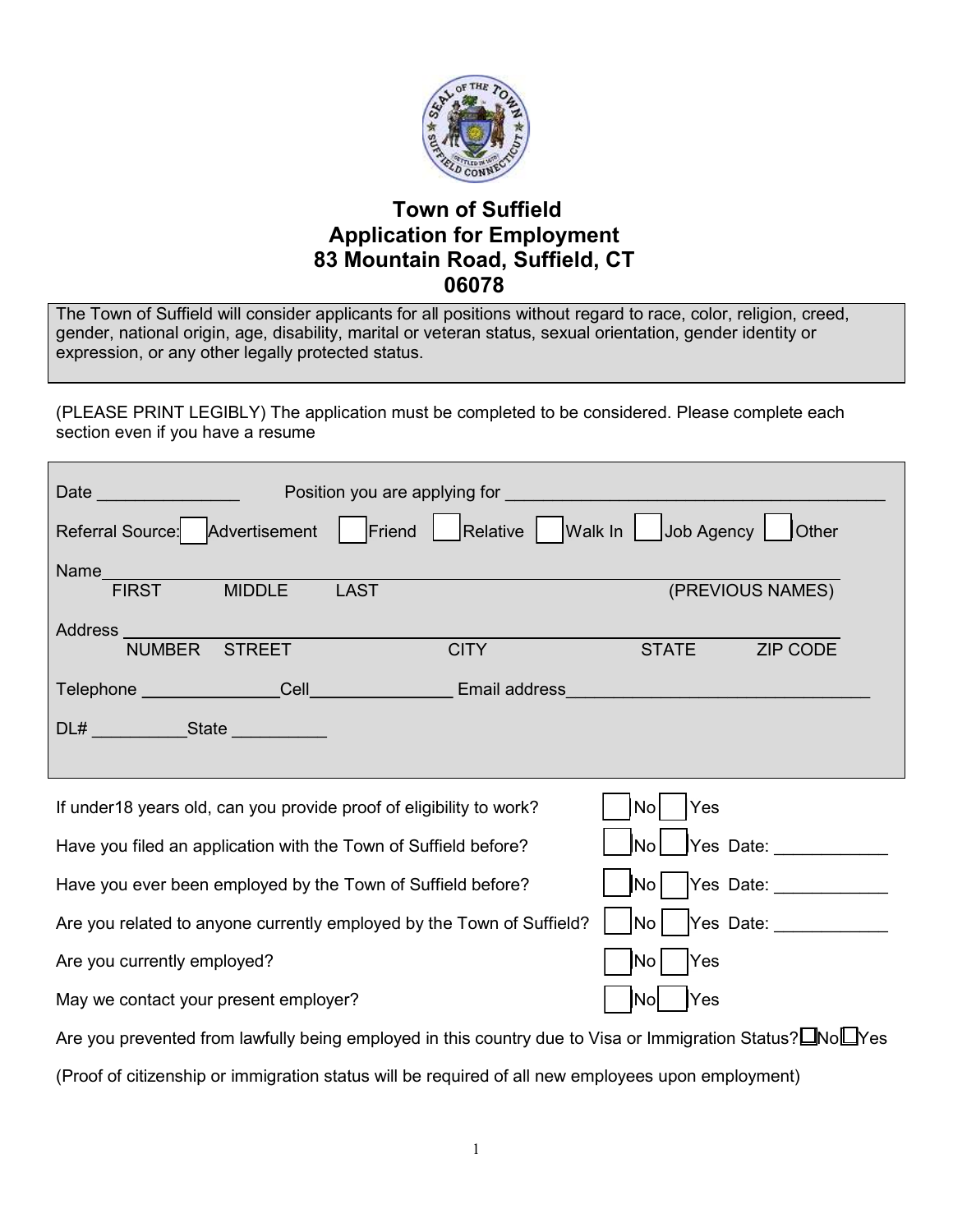| On what date would you be available for work?                                        |  |  |  |
|--------------------------------------------------------------------------------------|--|--|--|
| Are you interested in working: Let Full Time Part Time Shift Work Temporary Seasonal |  |  |  |
|                                                                                      |  |  |  |
| Are you willing to travel if a job requires it? $\Box$ No Yes                        |  |  |  |

The Town of Suffield is an Equal Opportunity Employer

#### EDUCATION & TRAINING

|                    | Name & Address of School | Course of Study | Years<br>Completed | Diploma/Degree |
|--------------------|--------------------------|-----------------|--------------------|----------------|
| <b>High School</b> |                          |                 |                    |                |
| Comm. College      |                          |                 |                    |                |
| Undergraduate      |                          |                 |                    |                |
| Graduate           |                          |                 |                    |                |
| Other (Specify)    |                          |                 |                    |                |

Please list/describe any specialized training, apprenticeship, certifications, skills, special job-related skills and qualifications:

List professional, trade, business or civic activities and offices held: (You may exclude membership which would reveal gender, race, religion, national origin, age, ancestry, disability or other protected status.)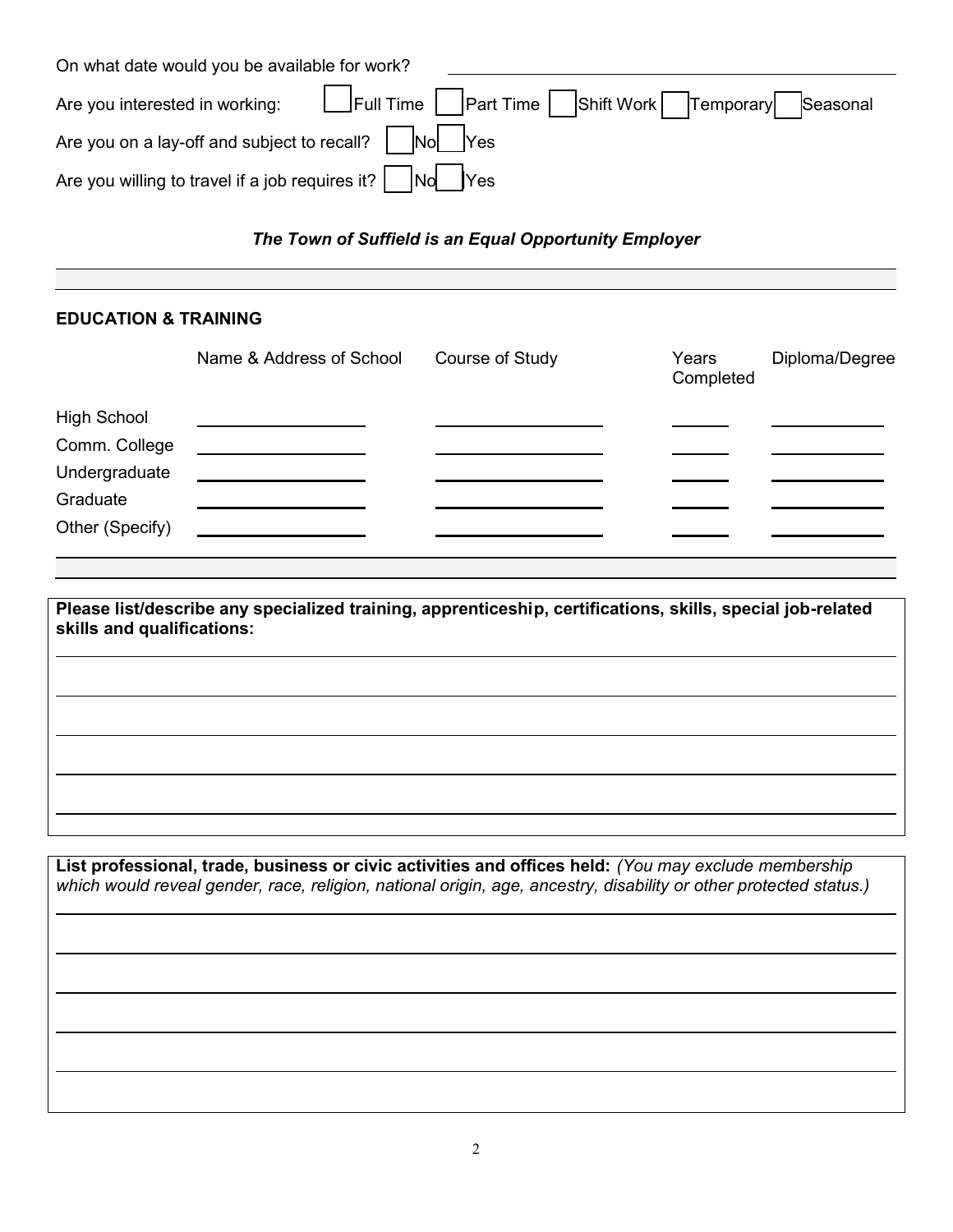| Describe any job-related training received during military service: |  |  |
|---------------------------------------------------------------------|--|--|
|                                                                     |  |  |
|                                                                     |  |  |
|                                                                     |  |  |
|                                                                     |  |  |
|                                                                     |  |  |

#### Additional Information

| Specialized Skills [Check skills you possess and list equipment you can operate]                                    |                                                    |  |  |  |
|---------------------------------------------------------------------------------------------------------------------|----------------------------------------------------|--|--|--|
|                                                                                                                     |                                                    |  |  |  |
| Computer /<br>(Type)                                                                                                | Machinery & Equipment /<br>(Type)                  |  |  |  |
| Microsoft Office<br>$\sqrt{2}$                                                                                      | lBackhoe<br>$\sqrt{2}$                             |  |  |  |
| Spreadsheets<br>$\overline{\phantom{a}}$                                                                            | Road Grader                                        |  |  |  |
| Database                                                                                                            | Welder                                             |  |  |  |
|                                                                                                                     | <b>EMT</b>                                         |  |  |  |
| Other                                                                                                               | Power Tools                                        |  |  |  |
| <b>Typing</b>                                                                                                       | Other                                              |  |  |  |
| Calculator                                                                                                          | Other<br><u> 1980 - Jan Barat, prima politik (</u> |  |  |  |
| Fax Machine                                                                                                         | Other                                              |  |  |  |
|                                                                                                                     |                                                    |  |  |  |
| Are you fluent or conversant in any languages other than English? Yes $\Box$ No $\Box$<br>If yes what<br>languages. |                                                    |  |  |  |
| Please state any additional information you feel may be helpful to us in considering your application:              |                                                    |  |  |  |

Note to Applicants: DO NOT ANSWER THE FOLLOWING QUESTION UNTIL YOU HAVE READ A COPY OF THE JOB DESCRIPTION/POSTING EXPLAINING THE ESSENTIAL DUTIES OF THE POSITION FOR WHICH YOU ARE APPLYING.

Is there anything that would prevent you from performing the essential functions of the position for which you have applied?  $\vert \hspace{.1cm} \vert$  Yes $\vert \hspace{.1cm} \vert$ No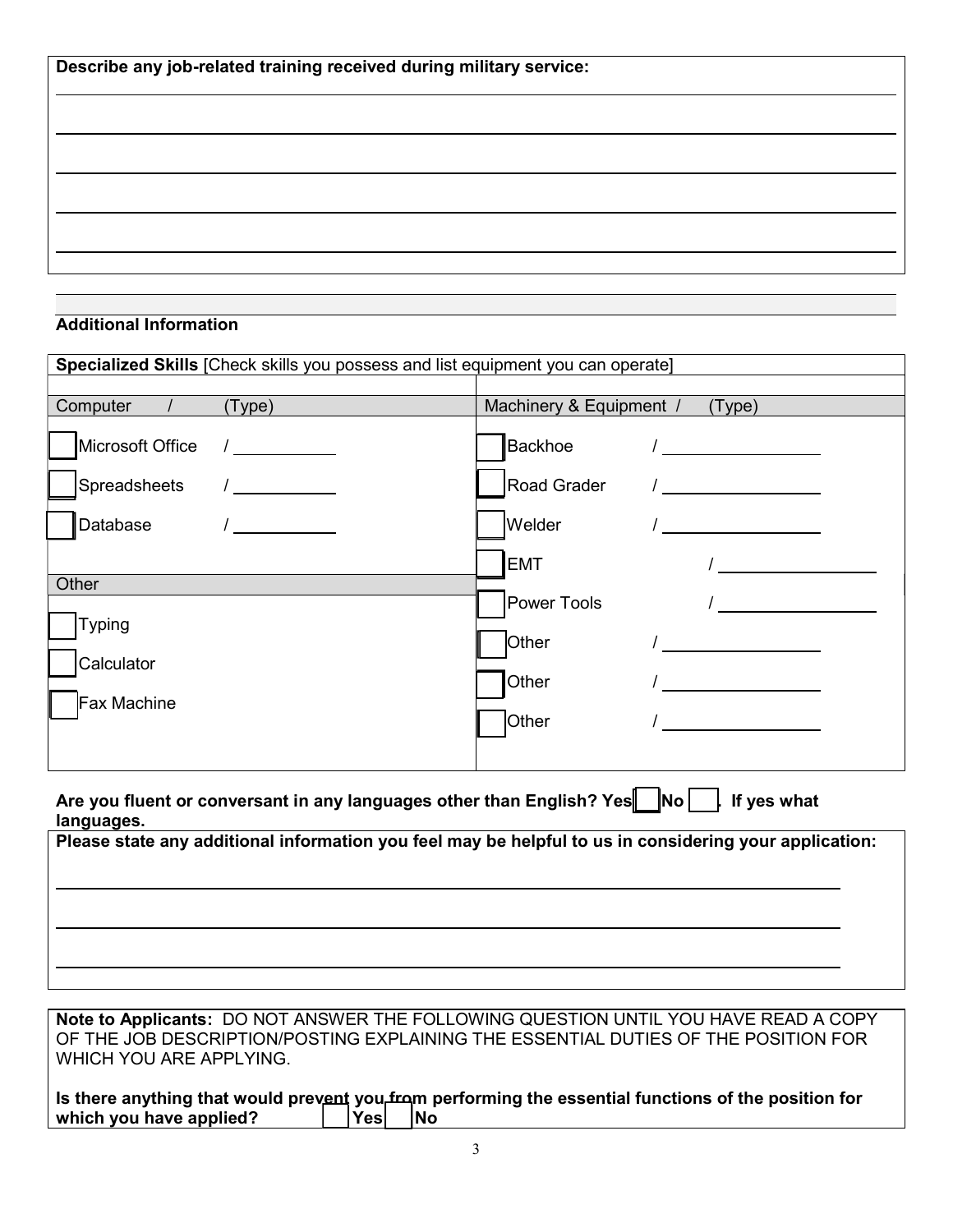### Employment History

Start with your present or last job and go back ten years. Include military service assignments and volunteer positions. Do not leave any positions out. Use extra sheets if necessary.

| Employer:         | <u> 1989 - Andrea Station Barbara, amerikan personal (h. 1989).</u>                                                                                                                                                                 |                                                                                                                        | Phone:<br><u> 1980 - Andrea State Barbara, poeta esperanto-</u>                                                                                                  |
|-------------------|-------------------------------------------------------------------------------------------------------------------------------------------------------------------------------------------------------------------------------------|------------------------------------------------------------------------------------------------------------------------|------------------------------------------------------------------------------------------------------------------------------------------------------------------|
| Address:          |                                                                                                                                                                                                                                     | <u> 1980 - Johann Stoff, deutscher Stoffen und der Stoffen und der Stoffen und der Stoffen und der Stoffen und d</u>   | Supervisor: Victor Control of Control Control Control Control Control Control Control Control Control Control Co                                                 |
| Job Title:        |                                                                                                                                                                                                                                     |                                                                                                                        |                                                                                                                                                                  |
|                   |                                                                                                                                                                                                                                     |                                                                                                                        |                                                                                                                                                                  |
| From:             |                                                                                                                                                                                                                                     |                                                                                                                        |                                                                                                                                                                  |
|                   |                                                                                                                                                                                                                                     |                                                                                                                        |                                                                                                                                                                  |
|                   |                                                                                                                                                                                                                                     |                                                                                                                        | Phone:                                                                                                                                                           |
| Address:          |                                                                                                                                                                                                                                     | <u> 1989 - Johann Barn, fransk politik (f. 1989)</u>                                                                   | <u> 1989 - Andrea Station Books, amerikansk politik (</u><br>Supervisor: Victor Control of Supervisor Control Control Control Control Control Control Control Co |
| Job Title:        |                                                                                                                                                                                                                                     |                                                                                                                        |                                                                                                                                                                  |
|                   |                                                                                                                                                                                                                                     |                                                                                                                        |                                                                                                                                                                  |
|                   |                                                                                                                                                                                                                                     |                                                                                                                        |                                                                                                                                                                  |
| From:             |                                                                                                                                                                                                                                     |                                                                                                                        | To: Reason for Leaving: No. 2006. No. 2014. No. 2014. No. 2014. No. 2014. No. 2014. No. 2014. No. 2014. No. 20                                                   |
|                   |                                                                                                                                                                                                                                     |                                                                                                                        |                                                                                                                                                                  |
|                   |                                                                                                                                                                                                                                     |                                                                                                                        | Phone:                                                                                                                                                           |
| Address:          |                                                                                                                                                                                                                                     |                                                                                                                        | Supervisor: Victor Andrew Management Communication                                                                                                               |
| Job Title:        |                                                                                                                                                                                                                                     |                                                                                                                        |                                                                                                                                                                  |
|                   |                                                                                                                                                                                                                                     | Responsibilities: <u>www.community.com/inductors/inductors/inductors/inductors/inductors/inductors/inductors/indu</u>  |                                                                                                                                                                  |
|                   |                                                                                                                                                                                                                                     |                                                                                                                        |                                                                                                                                                                  |
| From:             | <b>To:</b> the contract of the contract of the contract of the contract of the contract of the contract of the contract of the contract of the contract of the contract of the contract of the contract of the contract of the cont |                                                                                                                        |                                                                                                                                                                  |
|                   |                                                                                                                                                                                                                                     |                                                                                                                        |                                                                                                                                                                  |
| Employer:         |                                                                                                                                                                                                                                     | <u> 1989 - Andrea Stadt Britain, fransk politik amerikansk politik (</u>                                               | Phone:                                                                                                                                                           |
| Address:          |                                                                                                                                                                                                                                     | <u> 1989 - Johann Stoff, deutscher Stoffen und der Stoffen und der Stoffen und der Stoffen und der Stoffen und der</u> | Supervisor: Victor Andrew Management Communication                                                                                                               |
| Job Title:        |                                                                                                                                                                                                                                     |                                                                                                                        |                                                                                                                                                                  |
| Responsibilities: |                                                                                                                                                                                                                                     |                                                                                                                        |                                                                                                                                                                  |
|                   |                                                                                                                                                                                                                                     | <u> 1980 - Jan Samuel Barbara, margaret eta idazlearia (h. 1980).</u>                                                  |                                                                                                                                                                  |
| From:             |                                                                                                                                                                                                                                     |                                                                                                                        | Reason for Leaving: The above the set of the set of the set of the set of the set of the set of the set of the                                                   |